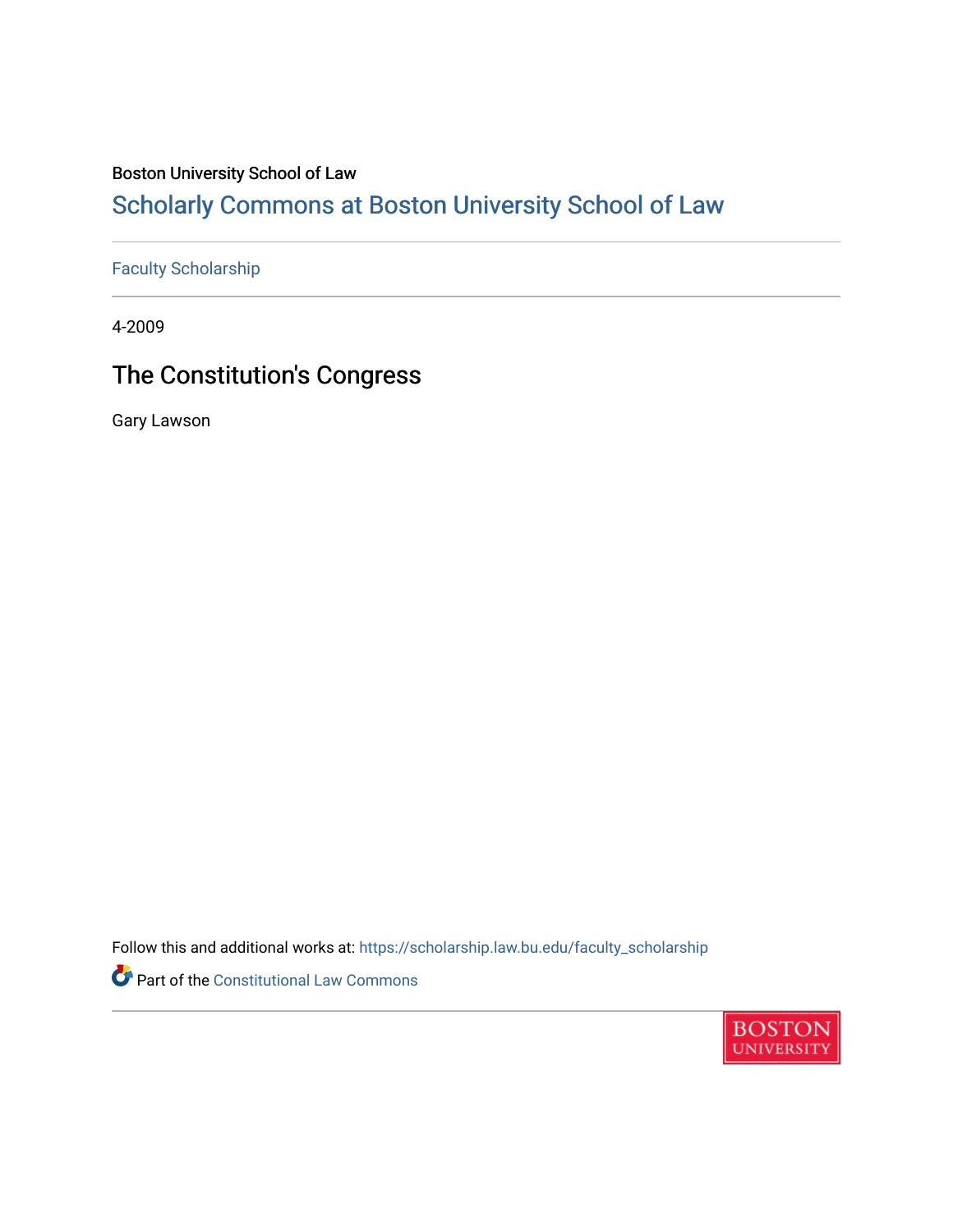#### **THE CONSTITUTION'S CONGRESS**

#### **GARY LAWSON\***

In order to know whether Congress is (as the title of this panel wonders)<sup>1</sup> "the broken branch,"<sup>2</sup> one needs a baseline describing how a normallyfunctioning Congress would look.<sup>3</sup> Congress is a creation of the Constitution, and so the Constitution seems to be the obvious place to look for this baseline: what sort of people does the Constitution expect to serve in Congress and how does it expect those people to behave once they arrive?

The first clues come in the opening sentence of Article **I: "All** legislative Powers herein granted shall be vested in a Congress of the United States, which shall consist of a Senate and House of Representatives."<sup>4</sup> Contrast this sentence with the opening provisions of Article **II:** "The executive Power shall be vested in a President of the United States of America";5 and Article **III:** "The judicial Power of the United States, shall be vested in one supreme Court, and in such inferior Courts as the Congress may from time to time ordain and establish."<sup>6</sup> Not only is Congress divided into two bodies with distinct constituencies, but unlike the federal executive and judiciary, which are vested with *everything* falling within the conceptual categories of "executive Power" and "judicial Power,"<sup>7</sup> Congress is given only those legislative powers "herein

*6 Id.* at art. **II1, § 1, cl. 1.**

Professor of Law, Boston University School of Law. **I** am grateful to the Abraham and Lillian Benton Fund for support.

<sup>&</sup>lt;sup>1</sup> This Essay builds upon my presentation at the panel "Is Congress 'the Broken Branch'?" at the *Boston University Law Review* conference on "The Most Disparaged Branch: The Role of Congress in the 21st Century."

**<sup>2</sup>** Technically speaking, one ought to query whether Congress is "the broken department," as the founding generation typically used the word "department" to describe the federal legislature, executive, and judiciary and used the term "branch" to describe the two Houses of Congress. *See* Steven **G.** Calabresi **&** Kevin H. Rhodes, *The Structural Constitution: Unitary Executive, Plural Judiciary,* **105** HARV. L. REv. **1153, 1156** n.6 **(1992).**

**<sup>3</sup> I** say "normally-functioning" rather than "well-functioning" because **I** am only making descriptive, rather than normative, claims. **I** express no opinion about what an ideal Congress would look like.

**<sup>4</sup> U.S. CONST.** art. **I, § 1.**

**<sup>5</sup>** *Id.* at art. **II, § 1, cl. 1.**

**<sup>7</sup>** This is a cavalier assertion of what is sometimes called "the Vesting Clause thesis," which maintains that the first sentences of Articles **II** and **III** grant power to the President and the federal courts. This thesis is wildly contested, but since **I** and others have defended the thesis at great length elsewhere, **I** will rest for now on the cavalier assertion. *See, e.g.,*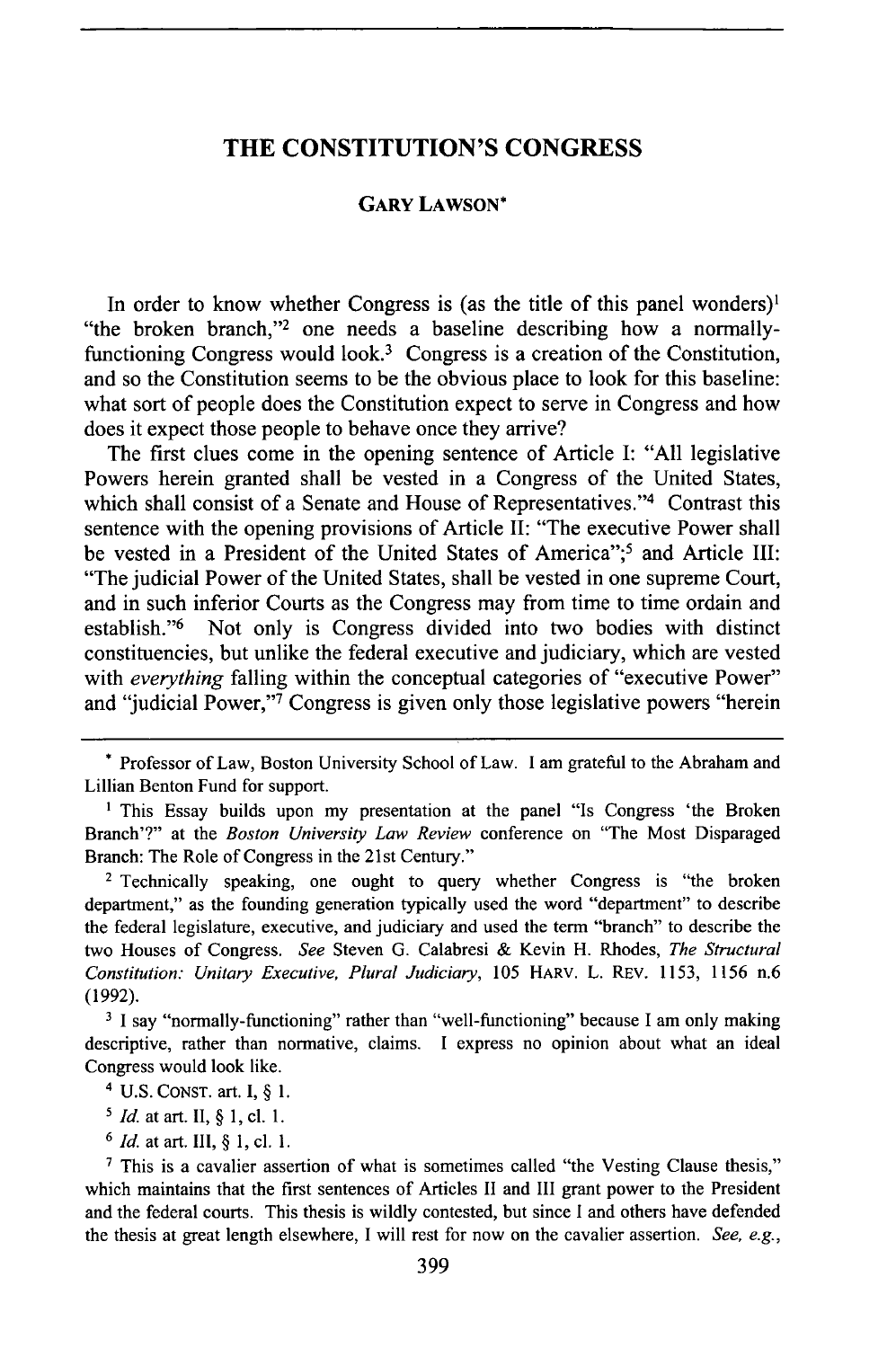granted," meaning it is granted only a subset of the powers that a legislative body might conceivably have. The Constitution thus seems to begin with some degree of skepticism about the Congress it had just created.

This impression is strongly reinforced when we come to the Constitution's lawmaking provisions. Article I, Section 7 describes the mechanism by which Congress makes laws, and it includes the requirement that virtually any action calling for the concurrence of both Houses shall "be presented to the President of the United States,"<sup>8</sup> who has a qualified veto subject to a super-majority override. None of the other institutions of government faces this kind of direct interference from another department. Congress can, of course, pass laws "necessary and proper for carrying into Execution" the powers vested in executive or judicial actors,<sup>9</sup> but those laws must aid rather than hinder the exercise of those powers,<sup>10</sup> and must be consistent with the Constitution's separation of powers.<sup>11</sup> The presidential veto, by contrast, can be exercised for the express purpose of interfering with congressional business.<sup>12</sup> Moreover, the Constitution makes the Vice President the President of the Senate and gives the Vice President a tie-breaking vote in the Senate.<sup>13</sup> No other federal institution has an actor from another department so blatantly thrust into its day-

Steven G. Calabresi, *The Vesting Clauses As Power Grants,* 88 Nw. U. L. REv. 1377, 1389- 400 (1994); Gary Lawson & Guy Seidman, *The Jeffersonian Treaty Clause,* 2006 U. ILL. L. REv. 1, 22-43.

**8** U.S. CONST. art. I, § 7, cl. 2 (requiring presentment for bills); *id.* at cl. 3 (requiring presentment for an "Order, Resolution, or Vote"). On the independent scope of the Orders, Resolutions, and Votes (ORV) Clause of Article 1, Section 7, see Seth Barrett Tillman, *A Textualist Defense of Article , Section 7, Clause 3: Why* Hollingsworth v. Virginia *Was Rightly Decided, and Why INS v. Chadha Was Wrongly Reasoned, 83 TEX. L. REV. 1265,* 1364-67 (2005) (arguing that the ORV Clause requires presentment to the President of any power delegated by Congress to one of its Houses); see also Gary Lawson, Comment, *Burning Down the House (and Senate): A Presentment Requirement for Legislative Subpoenas Under the Orders, Resolutions, and Votes Clause,* 83 TEX. L. REv. 1373, 1375 (2005) (agreeing with Mr. Tillman's general analysis of the ORV Clause but limiting its application to legislative subpoenas); Seth Barrett Tillman, Reply, *The Domain of Constitutional Delegations Under the Orders, Resolutions, and Votes Clause,* 83 TEX. L. REv. 1389, 1389 (2005) (sticking to his guns).

**9** U.S. CONST. art. I, § 8, cl. 18.

<sup>10</sup> To aid rather than hinder is what it means for laws to be "for carrying into Execution" vested powers. *See* Steven G. Calabresi & Gary Lawson, *The Unitary Executive, Jurisdiction Stripping, and the* Hamdan *Opinions: A Textualist Response to Justice Scalia,* 107 COLUM. L. REv. 1002, 1014 (2007); David E. Engdahl, *Intrinsic Limits of Congress' Power Regarding the Judicial Branch,* 1999 BYU L. REV. 75, 102-03.

**it** For an in-depth discussion of the meaning of the "Necessary and Proper" (or "Sweeping") Clause and its implications for the separation of powers, see Gary Lawson  $\&$ Patricia B. Granger, *The "Proper" Scope of Federal Power: A Jurisdictional Interpretation of the Sweeping Clause,* 43 DuKE L.J. 267, 291-314, 333-34 (1993).

**12 U.S.** CONST. **art.** I, § 7, cl. 2.

*13 See id.* § 3, cl. 4.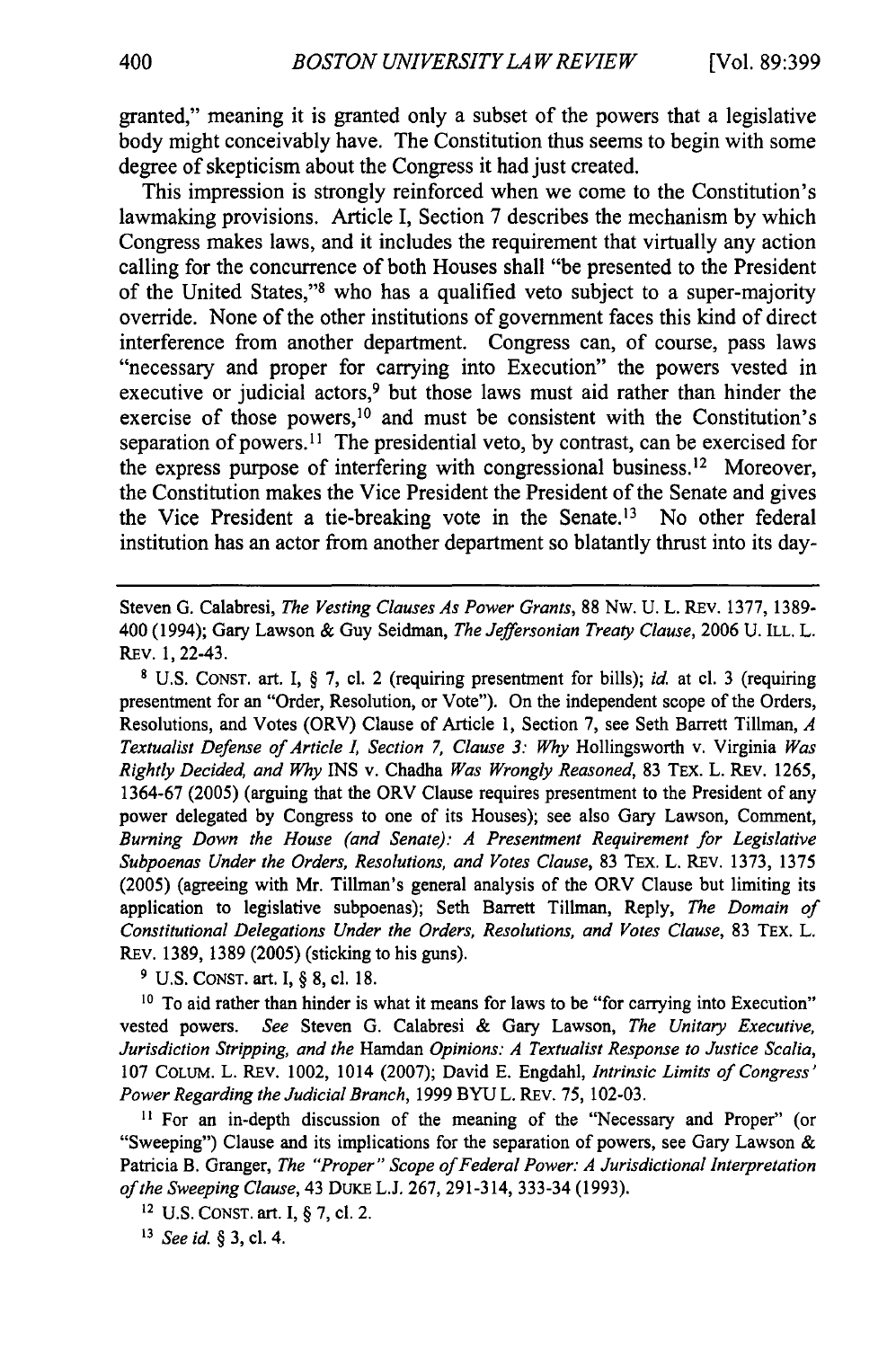to-day operations. 14 As we delve into the Constitution, it appears to be increasingly suspicious of this "Congress of the United States, which shall consist of a Senate and House of Representatives."<sup>15</sup>

Indeed, not only is Congress left without any direct role in executive or judicial decision-making comparable to the roles given to the President or Vice President in legislative affairs, but Congress is *specifically denied* any such role in the Incompatibility Clause, which provides that "no Person holding any Office under the United States, shall be a Member of either House during his Continuance in Office."<sup>16</sup> Thus, Congress cannot use the Senate's power of advice and consent under the Appointments Clause<sup>17</sup> or its control over appropriations 18 to compel the President to appoint members of Congress to key executive positions, which effectively prevents the emergence of parliamentary government in the United States.<sup>19</sup>

One might say to the Constitution: "Oh, come on! Do you really think Congress, which already has a substantial portfolio of legislative power, would also try to force itself into the executive or judicial departments to boot (or readily fall prey to presidentially-proffered temptation)? Is this a serious enough risk to justify an entire clause in a Constitution generally noted for its brevity? What sort of power-mad scoundrels do you expect to end up serving in Congress?"

At least part of the answer can be found in the two Salary Clauses: the President shall receive "a Compensation, which shall neither be encreased nor diminished during the Period for which he shall have been elected"20 and

**'s** *Id.* at art. I, § 1.

**16** *Id. §* 6, cl. 2.

*18 See id.* at art. I, § 9, cl. 7 ("No Money shall be drawn from the Treasury, but in Consequence of Appropriations made by Law **.... ").**

**19** By the same token, the Incompatability Clause prevents the President from initiating efforts to corrupt Congress by offering positions. *Cf* THE FEDERALIST No. 76, at 459 (Alexander Hamilton) (Clinton Rossiter ed., 1961) (discussing how the Incompatability Clause provides important guards against the danger of executive influence upon the legislative body). For an elegant discussion of the Incompatibility Clause and its impact on American government, see generally Steven G. Calabresi & Joan L. Larsen, *One Person, One Office: Separation of Powers or Separation of Personnel?,* 79 CORNELL L. REv. 1045 (1994).

20 U.S. **CONST.** art. II, § 1, cl. 7.

<sup>14</sup> The Senate, of course, gets an important role in the appointments process and the ratification of treaties, *id.* at art. II, **§** 2, cl. 2, and Congress controls the architecture of the executive and judicial departments through the Sweeping Clause, *id.* at art. I, § 8, cl. 18, but their involvement in these matters is a full step removed from the Constitution's interposition of the executive into core legislative affairs.

*<sup>17</sup> See id.* at art. II, § 2, cl. 2 (providing that the President "shall nominate, and by and with the Advice and Consent of the Senate, shall appoint" federal officers unless Congress authorizes the appointment of inferior officers by the President alone, department heads, or courts).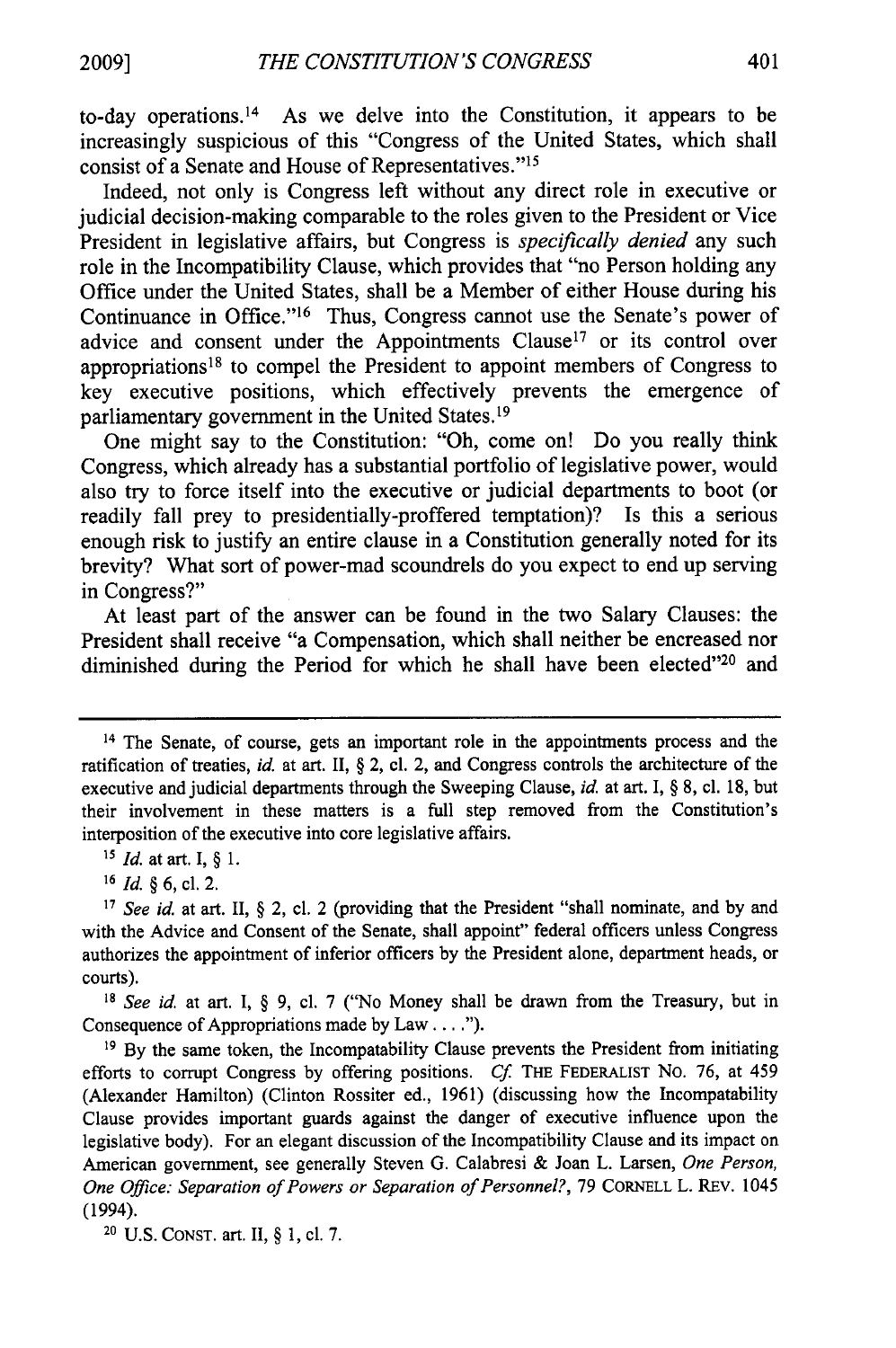federal judges shall receive "a Compensation, which shall not be diminished during their Continuance in Office.<sup> $21$ </sup> Again, one can imagine shouting out to the Constitution, "Oh, come on! Do you really believe Congress would be so petty and vindictive as to use its control over appropriations to punish executive and judicial officials for their decisions? Does this risk warrant not just one but two provisions in a Constitution noted for its brevity? What sort of people do you expect to end up serving in Congress?"

At least part of the answer can be found in the Emoluments Clause that accompanies the Incompatibility Clause. While the Incompatibility Clause prevents active members of Congress from simultaneously serving in the other departments,<sup>22</sup> it does not prevent them from receiving appointments after (or in lieu of) their congressional service and it does not remove the leverage over appointments provided by the Senate's Advice and Consent Clause power and Congress's Appropriations Clause power. To prevent circumvention of the principles underlying the Incompatibility Clause, the Emoluments Clause thus declares: "No Senator or Representative shall, during the Time for which he was elected, be appointed to any civil Office under the Authority of the United States, which shall have been created, or the Emoluments whereof shall have been encreased during such time . . . .<sup>723</sup>

We cry once again to the Constitution: "Oh come on! Do you seriously think Congress would be so venal and corrupt as to create or pump up cushy, high-salaried offices just so Members of Congress could get appointed to those offices if the voters ever caught on to just how venal and corrupt they are? Is this a serious enough concern to warrant a clause in the Constitution? What sort of people do you expect to end up serving in Congress?"

At least part of the answer can be found in the Second Amendment **-** the *original* Second Amendment that had nothing at all to do with guns. The Emoluments Clause prevents Congress from creating or increasing the pay of federal offices and then getting its own members appointed to those offices,  $24$ but it says nothing about congressional pay itself. What is to prevent Congress from voting itself huge sums of money from the public till? Voters can always bounce the members in the next election, but for nearly two years the members can live high off the federal hog. With a big enough payday, the wrath of the voters (as long as it remains in the voting booth and does not extend to the hen

**<sup>21</sup>** *Id.* at art. III,§ 1.

**<sup>22</sup>** *See supra* notes 16-19 and accompanying text.

**<sup>23</sup>** U.S. CONST. art. I, § 6, cl. 2.

<sup>&</sup>lt;sup>24</sup> Or at least it tries to prevent it. Hugo Black, William Saxbe, Abner Mikva, and Hillary Clinton, among others, are testaments to James Madison's prescience about the likely effectiveness of "parchment barriers." *See* THE FEDERALIST No. 48, at 308-09 (James Madison) (Clinton Rossiter ed., 1961) ("Will it be sufficient to mark. **. .** the boundaries of these departments... and to trust to these parchment barriers against the encroaching spirit of power? ... But experience assures us, that the efficacy of the provision has been greatly overrated; and that some more adequate defense is indispensably necessary **.... ").**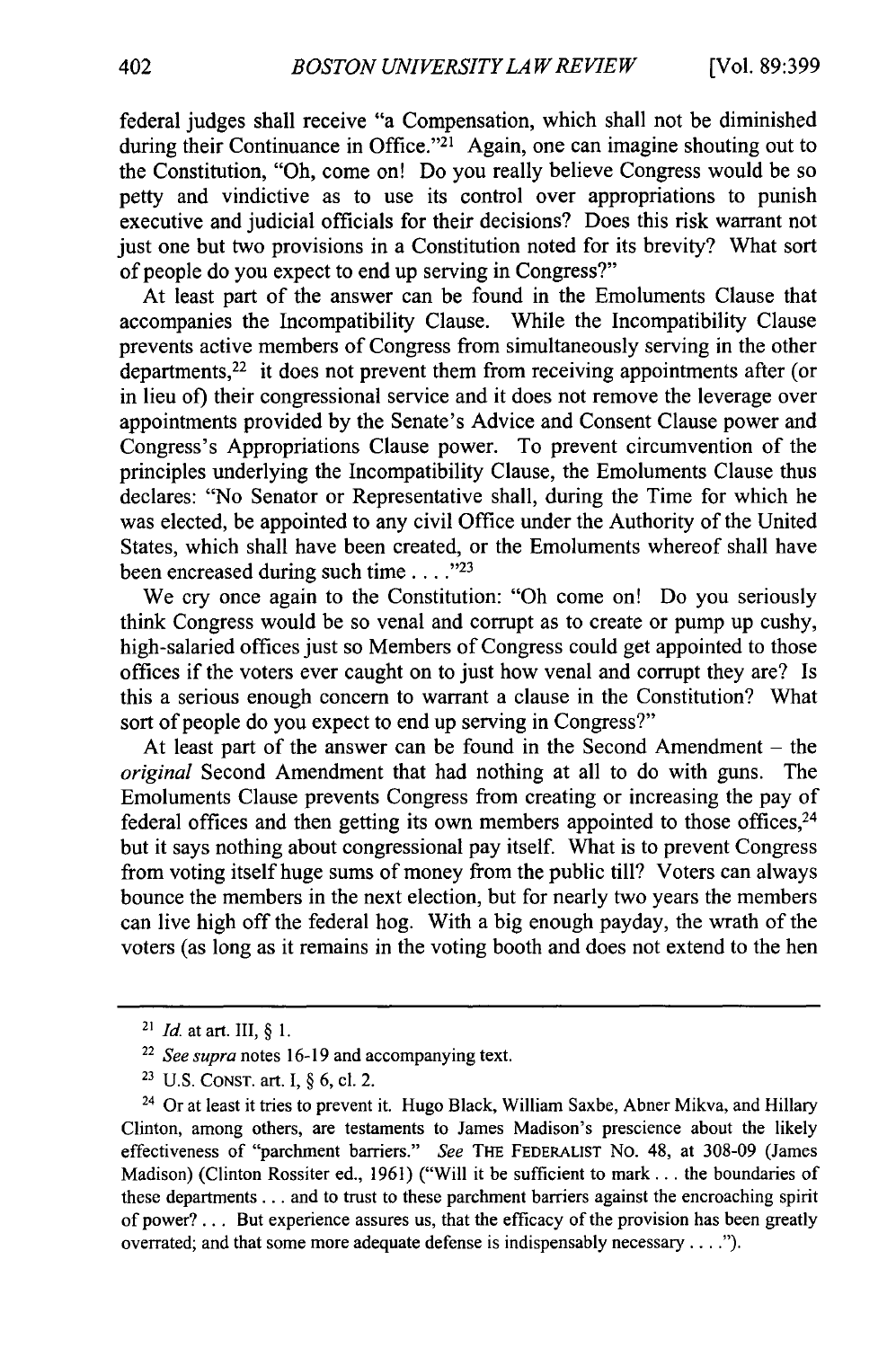house and tar pits) might be worth it. The Bill of Rights sent to the states for ratification in 1791 accommodated this concern. This Bill of Rights contained twelve proposed amendments, the second of which read: "No law, varying the compensation for the services of the Senators and Representatives, shall take effect, until an election of Representatives shall have intervened."25 This amendment neatly closed the gap left by the Emoluments Clause for those worried about congressional greed. The amendment, however, failed to get the necessary votes for ratification,  $26$  – possibly because state legislators feared the consequences back home of putting such a precedent into the Federal Constitution.27 Two-hundred-one years later, the original Second Amendment finally received the necessary ratification votes and now sits in the Constitution as the Twenty-seventh Amendment.28 But for the votes of a few states, it could easily have been today's First Amendment.

In sum, the Constitution is very worried that Congress will be full of powermad, petty, vindictive, venal, greedy, corrupt gasbags who, unless constitutionally constrained, will abuse their power, punish anyone who tries to stop them, force themselves into positions in the other departments, create lucrative offices to which they will get themselves appointed, and vote themselves largesse from the public till.29

Eighteenth-century Congresses lived up to those "expectations." To be sure, those bodies were capable (on occasion) of high-minded, sophisticated constitutional discourse that puts the modern academy, much less modern Congresses, to shame,  $30$  but it was also capable of being exactly what the Constitution feared it to be.

Congress set a grand tone by beginning its fledgling lawmaking career with a flagrantly unconstitutional enactment. The Constitution requires all federal

- <sup>27</sup>*See id.* at 18-19.
- 28 U.S. **CONST.** amend. XXVII.

<sup>25</sup> **AKHIL** REED AMAR, THE BILL OF RIGHTS: **CREATION AND RECONSTRUCTION** 18 (1998).

 $26$  The original First Amendment setting minimum and maximum sizes for the House of Representatives also failed to get enough votes for ratification. *Id.* at 16.

<sup>&</sup>lt;sup>29</sup> A broader look at the Constitution's context, drafting, ratification, and history provides, if anything, an even starker picture of the late eighteenth-century expectations regarding Congress. The concern with corruption was so pervasive that it has led one author to posit that the Constitution contains an "anti-corruption principle" that can and should serve as an independent interpretative guide in constitutional adjudication. *See* Zephyr Teachout, *The Anti-Corruption Principle,* 94 CORNELL L. REv. 341, 342 (2009). One can reject (as I do) the interpretative conclusion while still appreciating (as I do) Ms. Teachout's impressive documentation of the founding generation's obsession with corrupt government. *Id.* at 346-72.

<sup>&</sup>lt;sup>30</sup> The debates in the House concerning the removal power, for example, could be the product of an academic conference. For an elegant account of those elegant debates, see generally Saikrishna Prakash, *New Light on the Decision of 1789,* 91 CORNELL L. REv. 1021 (2006).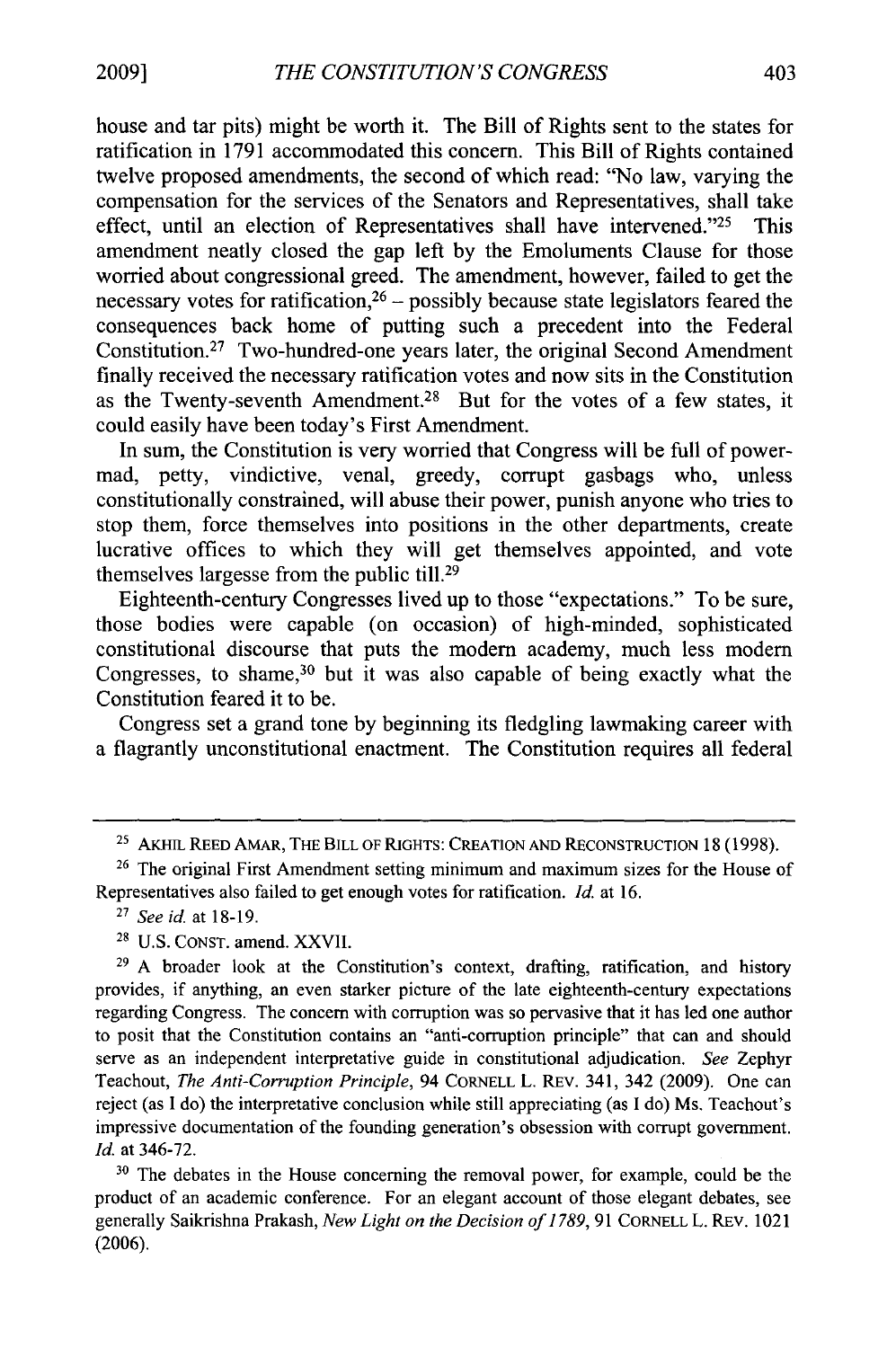and state officials to swear an oath to the Constitution, $31$  but it only specifies the precise form of the oath for the President.<sup>32</sup> Because people in those days actually took oaths seriously, the First Congress sought to determine what those oaths would say and how they would be administered. Indeed, the very first statute enacted by the First Congress (even before the protectionist tariff that came second)<sup>33</sup> was "An act to regulate the Time and Manner of administering certain Oaths."<sup>34</sup> Although no clause in the Constitution specifically empowers Congress to prescribe oaths, it seems clear Congress has the authority to prescribe oaths for itself and for federal executive and judicial officials under its enumerated power "[t]o make all Laws which shall be necessary and proper for carrying into Execution the foregoing Powers and all other Powers vested by this Constitution in the Government of the United States, or in any Department or Officer thereof."<sup>35</sup> Section 3 of the legislation, however, prescribed the form of oath for *state* officials.<sup>36</sup> Representative Elbridge Gerry pointed out that Congress has no power to regulate state oaths; the Necessary and Proper Clause only lets Congress carry into effect constitutional powers vested *in federal,* not state, officials. 37 No less a scholar than the late David Currie observed that this objection was "a good one,"<sup>38</sup> and no reported comment by anyone in 1789 seriously answered it. Representative Bland weakly responded that "if the State Legislatures were to be left to

*<sup>32</sup>See id.* at art. II, § 1, **el.** 8 ("Before he enter on the Execution of his Office, he shall take the following Oath or Affirmation: - 'I do solemnly swear (or affirm) that I will faithfully execute the Office of President of the United States, and will to the best of my Ability, preserve, protect and defend the Constitution of the United States."').

**<sup>33</sup>**Act of July 4, 1789, ch. 2, 1 Stat. 24, 24 ("An Act for laying a Duty on Goods, Wares, and Merchandises imported into the United States.").

34 Act of June 1, 1789, ch. 1, § 1, 1 Stat. 23, 23.

*<sup>35</sup>*U.S. CONST. art. I, § 8, cl. 18. Each House of Congress could also prescribe its own oath under its internal rulemaking power, *id. §* 5, cl. 2 ("Each House may determine the Rules of its Proceedings **....** ), but that would not justify a *statute* that purports to cover both Houses. The Senate's rulemaking power, for example, surely does not authorize it to prescribe the oath for the House of Representatives. The first statute enacted by the First Congress cannot be validated by the Rules of Proceedings Clause but only by the Necessary and Proper Clause.

**<sup>36</sup>**Act of June 1, 1789, ch. **1,** § 3, 1 Stat. at 23-24.

**37 1** ANNALS OF CONG. 277-78 (Joseph Gales ed., 1834) (statement of Rep. Gerry). State legislatures are in fact given some power by the Constitution - at the very least the power to propose and ratify amendments, *see* U.S. **CONST.** art. V - but the plain terms of the Necessary and Proper Clause do not give Congress power to implement those powers.

**38 DAVID** P. CURRIE, THE CONSTITUTION **IN CONGRESS:** THE FEDERALIST PERIOD 1789- 1801, at 14 (1997).

*<sup>31</sup> See* U.S. CONST. art. VI, cl. 3 ("The Senators and Representatives before mentioned, and the Members of the several State Legislatures, and all executive and judicial Officers, both of the United States and of the several States, shall be bound by Oath or Affirmation, to support this Constitution **.... ").**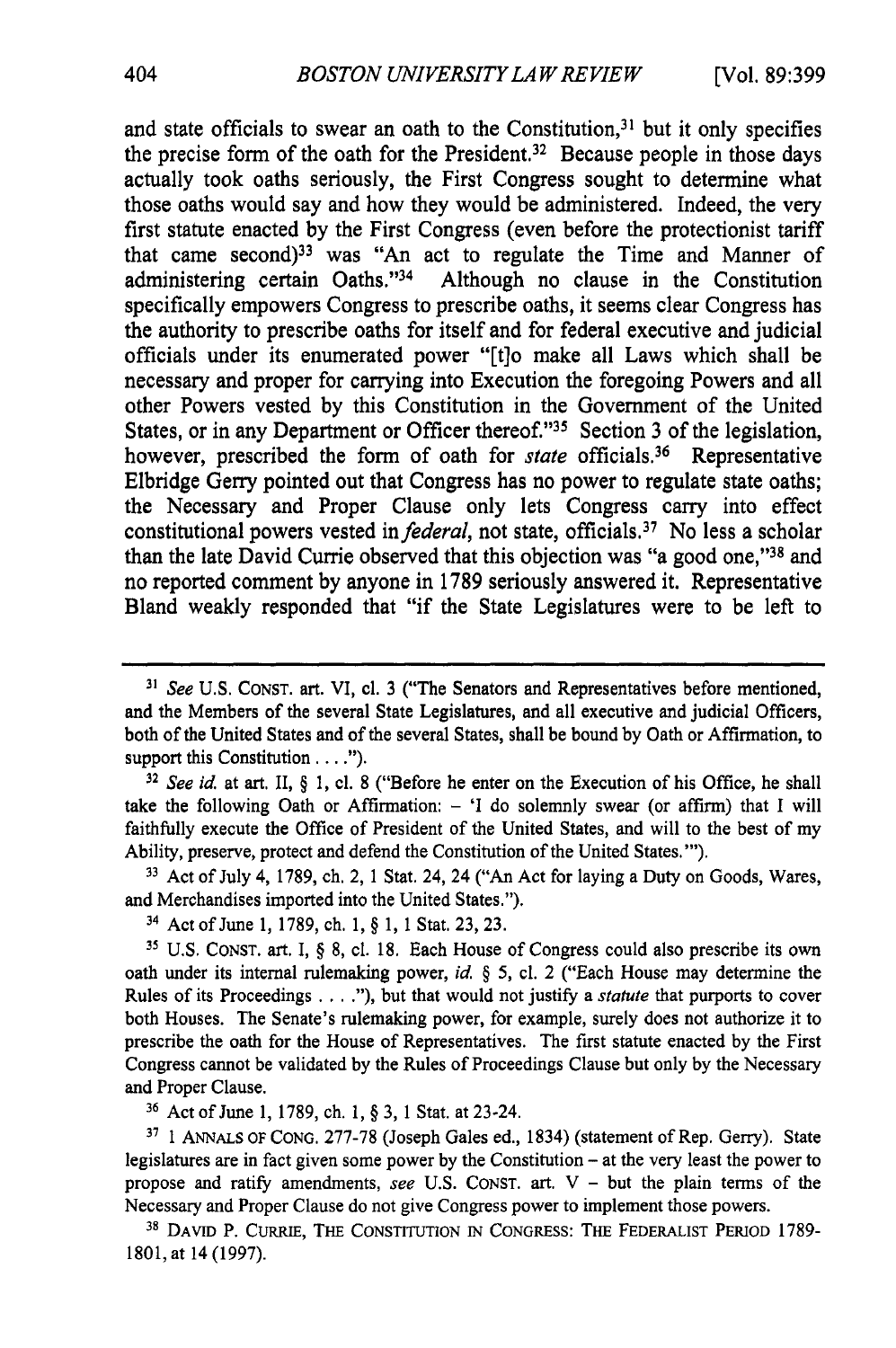**2009]**

arrange and direct this business, they would pass different laws, and the officers might be bound in different degrees to support the constitution,"39 which, even if true, is not a response to the lack of congressional power.<sup>40</sup> In a government of enumerated powers, it does not suffice to point out that it would be convenient for some institution of government to have a certain power. Representative Jackson then chimed in:

I believe this House, and the other branch of the Legislature, have the power, by the constitution, to pass a law, obliging the officers of the State Governments to take the oath required by the constitution that their States have adopted, and which has become the supreme law of the land. I believe the general opinion of the House inclines to favor this sentiment.<sup>41</sup>

That is the full extent of his reported argument, at least on the constitutionality of what Congress was proposing. 42 While it is perhaps consistent with the expectations of Congress reflected in the Constitution that a member of Congress could regard his beliefs, or the beliefs of his colleagues, as sufficient to establish a proposition of constitutional law, the premises necessary to validate such an argument seem implausible. Representative Lawrence thought that "[o]nly a few words will be necessary to convince gentlemen that Congress have this power. '43 His few words were that Congress "have power to make all laws necessary or proper to carry the declarations of the constitution into effect."<sup>44</sup> Apart from the fact that the correct phrasing is "necessary *and* proper," not "necessary *or* proper,"45 the Necessary and Proper Clause simply does not give Congress power to carry into execution any and all of the Constitution's "declarations." It gives Congress power to carry into execution *powers vested in Congress or other federal institutions.46* Not every clause in the Constitution vests power in a federal actor, and therefore not every clause in the Constitution provides fodder for the Necessary and Proper Clause. Perhaps I am no gentleman, but I am not convinced. The bottom line: Congress really has no plausible claim to be able to tell state officials precisely

45 U.S. CONST. art. I, § **8,** cl. 18.

**<sup>39</sup>** 1 ANNALS OF CONG. 278 (Joseph Gales ed., 1834) (statement of Rep. Bland).

<sup>&</sup>lt;sup>40</sup> If the different degrees of support expressed by various state officials all met the minimum requirements of Article VI, then no one should care whether they are different. If some state oaths fell below the Article VI requirements, those states would be in violation of the Constitution, and presumably acts of those state officials would be null and void.

<sup>41</sup> 1 ANNALS OF CONG. 278 (Joseph Gales ed., 1834) (statement of Rep. Jackson).

**<sup>42</sup>**To be fair to Representative Jackson, that does not mean that it was the full extent of his actual argument. The reporting in the *Annals of Congress* is, to say the least, suspect. *See* James H. Hutson, *The Creation of the Constitution: The Integrity of the Documentary Record,* 65 TEX. L. REv. 1, 36 (1986).

<sup>43</sup> 1 ANNALs OF CONG. 280 (Joseph Gales ed., 1834) (statement of Rep. Lawrence).

**<sup>44</sup>Id.**

<sup>46</sup>*Id*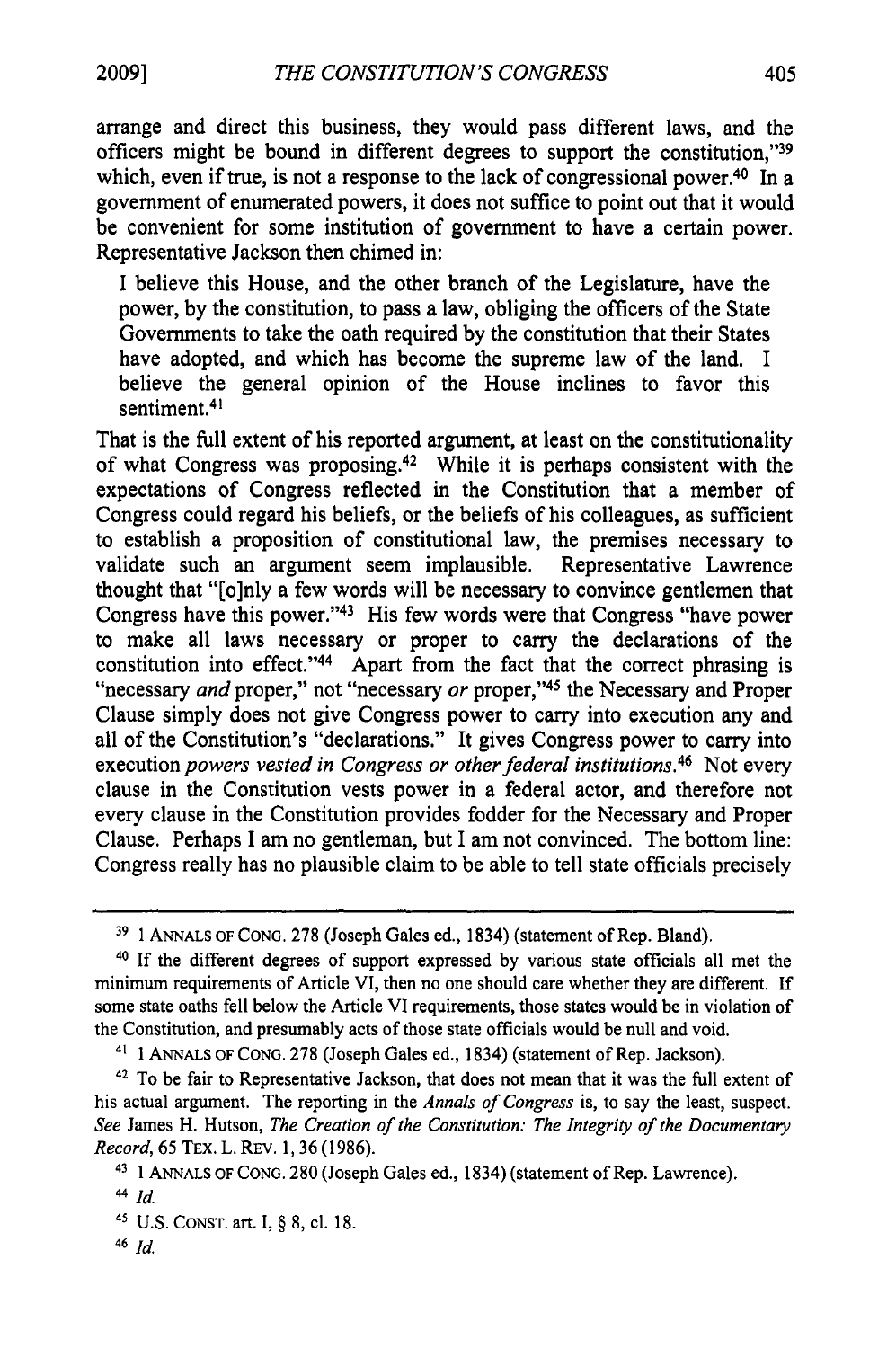what oath they need to take. This did not seem to bother the First Congress very much, even when the problem was pointed out to it.

The person who pointed out the constitutional problem was Elbridge Gerry, who has, of course, attained his own measure of fame in the annals of legislators.<sup>47</sup> But not even Representative Gerry, or Senators McCain and Feingold, or even the numerous members of Congress currently (as of late 2008) making noise about reviving the Fairness Doctrine48 can top the Act of July 14, 1798, popularly known as the Sedition Act. Section 2 of the statute provided:

That if any person shall write, print, utter or publish, or shall cause or procure to be written, printed, uttered or published, or shall knowingly and willingly assist or aid in writing, printing, uttering or publishing any false, scandalous and malicious writing or writings against the government of the United States, or either house of the Congress of the United States, or the President of the United States, with intent to defame the said government, or either house of the said Congress, or the said President, or to bring them, or either of them, into contempt or disrepute; or to excite against them, or either or any of them, the hatred of the good people of the United States... shall be punished by a fine not exceeding two thousand dollars, and by imprisonment not exceeding two years.<sup>49</sup>

If the Constitution could speak in 1798, it surely would have been disappointed, but probably not surprised.

The Constitution does not expect Congress to be filled with good people. Its principal strategy for dealing with the likes of Congress is thus to *limit the jurisdiction of the Congress* through the doctrine of enumerated powers, which has the effect of limiting the amount of damage Congress can do. If the sandbox is small enough, the rowdy children cannot mess up the yard too badly.

The doctrine of enumerated powers, of course, is long gone: when Congress can regulate the kinds of plants you can grow on your farm<sup>50</sup> or in your kitchen window,<sup>51</sup> we are as far from the Constitution of 1788 as was Dorothy from

<sup>&</sup>lt;sup>47</sup> Representative Gerry approved a controversial redistricting plan designed to give his party an advantage in state senatorial elections, which was later mocked as the "Gerrymander." MARK **0.** HATFIELD, SENATE HISTORICAL OFFICE, VICE PRESIDENTS OF THE UNITED STATES: 1789-1993, at 66 (1997).

<sup>48</sup> The Fairness Doctrine is a Federal Communications Commission requirement on radio and television broadcasters which mandates "that discussion of public issues be presented on broadcast stations, and that each side of those issues must be given fair coverage." Red Lion Broad. Co. v. FCC, 395 U.S. 367, 369 (1969). The upshot of the doctrine is to prescribe government regulation of the content, including (and even especially) the political speech, appearing on the airwaves.

<sup>4&#</sup>x27; Act of July 14, 1798, ch. 74, § 2, 1 Stat. 596, 596-97.

*<sup>50</sup>*SeeWickardv. Filburn, 317 U.S. 111, 132-33 (1942).

*<sup>51</sup> See* Gonzalez v. Raich, 545 U.S. 1, 5, 9 (2005).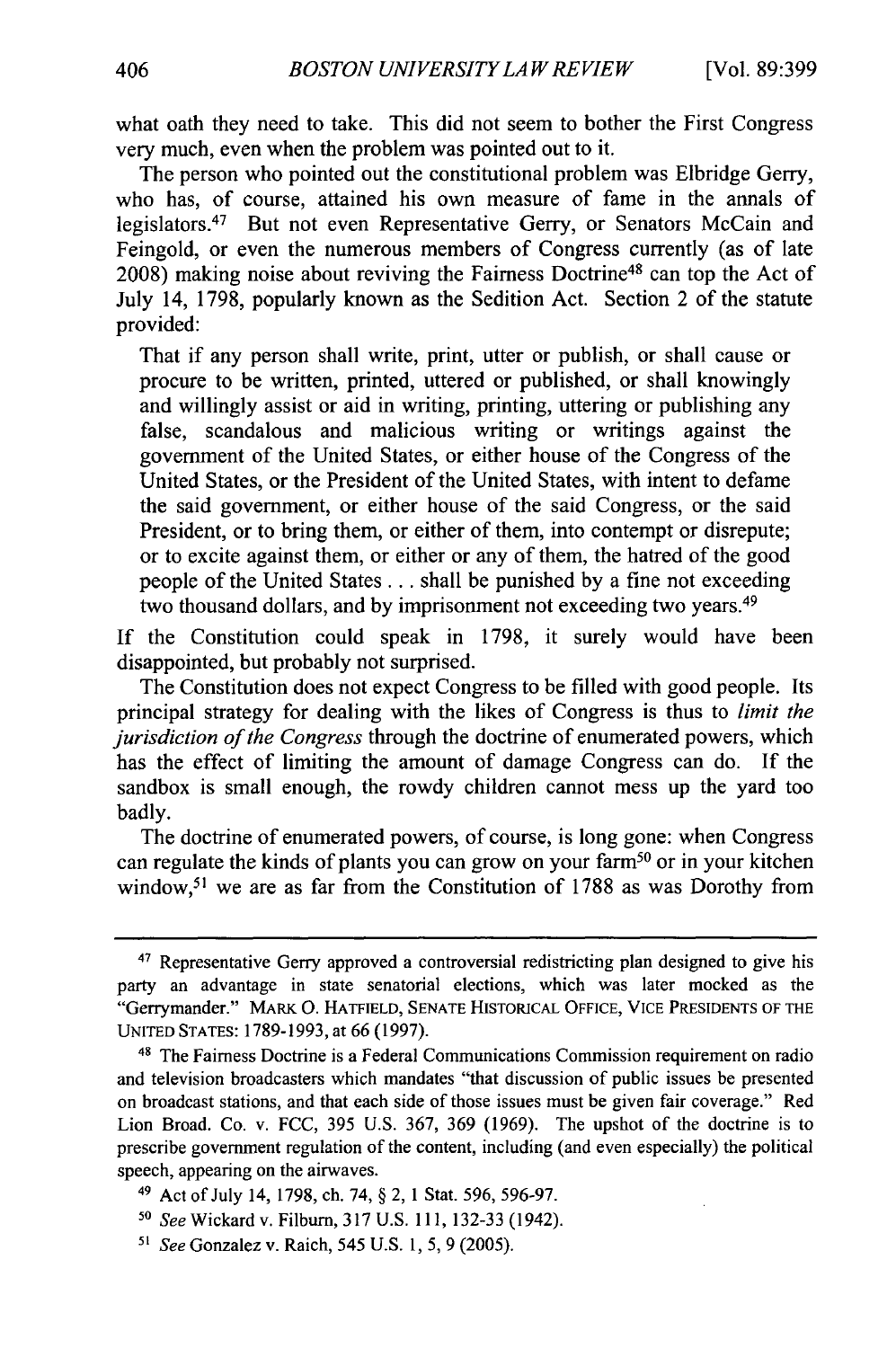**2009]**

Kansas. And where Congress is concerned, to paraphrase the Amazing Spider-Man, "[w]ith great power comes great irresponsibility."<sup>52</sup> In other words, what is broken today is not Congress, as Congress performs more or less as the Constitution contemplated, but instead the constitutional structure surrounding Congress, which was supposed to contain the damage. Trying to fix Congress is a fool's errand. Trying to fix the rest of the Constitution may be a fool's errand as well, but the potential payoff from success is much larger.

**<sup>52</sup>***Cf* **AMAZING** FANTASY No. **15,** at 12 (Marvel Comics 1962) ("With great power there must also come – great responsibility").